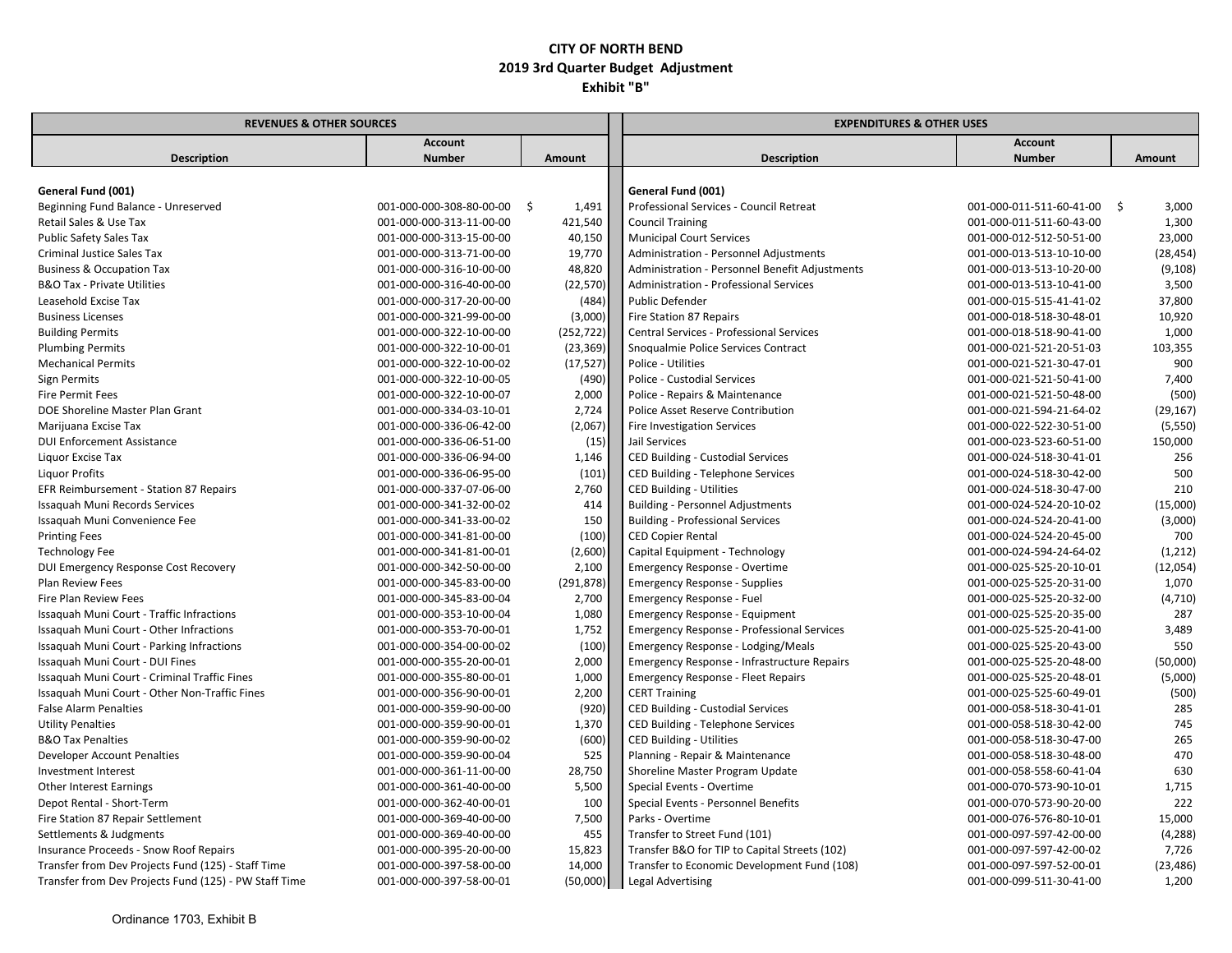| <b>REVENUES &amp; OTHER SOURCES</b>                       |                          | <b>EXPENDITURES &amp; OTHER USES</b> |               |                                                           |                             |     |           |
|-----------------------------------------------------------|--------------------------|--------------------------------------|---------------|-----------------------------------------------------------|-----------------------------|-----|-----------|
|                                                           | <b>Account</b>           |                                      |               |                                                           | <b>Account</b>              |     |           |
| <b>Description</b>                                        | <b>Number</b>            |                                      | Amount        | <b>Description</b>                                        | <b>Number</b>               |     | Amount    |
|                                                           |                          |                                      |               | Code Publishing                                           | 001-000-099-514-20-41-00    |     | 2,100     |
| <b>Total General Fund Adjustment</b>                      |                          | Ŝ.                                   | (40, 723)     | <b>Total General Fund Adjustment</b>                      |                             | Ś.  | 187,566   |
| Street Fund (101)                                         |                          |                                      |               | Street Fund (101)                                         |                             |     |           |
| <b>Street Permits</b>                                     | 101-000-000-322-40-00-00 | S.                                   | 1,800         | Roadway Aggregate                                         | 101-000-000-542-30-48-00 \$ |     | 1,500     |
| State TIB Grant - Streetlight Retrofitting                | 101-000-000-334-03-80-00 |                                      | 151,561       | Asphalt Repairs                                           | 101-000-000-542-30-48-01    |     | (3,000)   |
| Motor Vehicle Fuel Tax                                    | 101-000-000-336-00-87-00 |                                      | (4, 331)      | Personnel Adjustments                                     | 101-000-000-542-90-10-00    |     | (7, 420)  |
| <b>Transfer from General Fund</b>                         | 101-000-000-397-42-00-00 |                                      | (12, 185)     | Streets - Overtime                                        | 101-000-000-542-90-10-01    |     | 646       |
|                                                           |                          |                                      |               | Personnel Benefit Adjustments                             | 101-000-000-542-90-20-00    |     | (5, 442)  |
|                                                           |                          |                                      |               | Copier Rental                                             | 101-000-000-542-90-45-01    |     | (1,000)   |
|                                                           |                          |                                      |               | Streetlight Retrofitting - Puget Sound Energy             | 101-100-001-595-63-63-00    |     | 151,561   |
| <b>Total Street Fund Adjustment</b>                       |                          | Ŝ.                                   | 136,845       | <b>Total Street Fund Adjustment</b>                       |                             | Ŝ.  | 136,845   |
|                                                           |                          |                                      |               |                                                           |                             |     |           |
| Capital Streets Fund (102)                                |                          |                                      |               | Capital Streets Fund (102)                                |                             |     |           |
| Arterial Motor Vehicle Fuel Tax                           | 102-000-000-336-00-87-00 | Ŝ.                                   | (2,038)       | <b>Personnel Adjustments</b>                              | 102-000-000-543-10-10-00 \$ |     | 988       |
| Transfer from General Fund (001) - B&O for TIP            | 102-000-000-397-00-00-01 |                                      | 7,726         | Personnel Benefit Adjustments                             | 102-000-000-543-10-20-00    |     | 584       |
|                                                           |                          |                                      |               | <b>Travel Expenses</b>                                    | 102-000-000-543-30-43-00    |     | 300       |
| <b>Total Streets Capital Fund Adjustment</b>              |                          | \$                                   | 5,688         | <b>Total Streets Capital Fund Adjustment</b>              |                             | Ŝ.  | 1,872     |
|                                                           |                          |                                      |               |                                                           |                             |     |           |
| <b>Streets Overlay Fund (103)</b>                         |                          |                                      |               | <b>Streets Overlay Fund (103)</b>                         |                             |     |           |
|                                                           |                          | \$                                   |               | 2019 Pavement Repair & Overlay Program                    | 103-000-009-595-30-63-00    | - Ś | (19, 740) |
|                                                           |                          |                                      |               | Downtown Alley Projects                                   | 103-000-011-595-30-63-00    |     | 19,740    |
| <b>Total Streets Overlay Fund Adjustment</b>              |                          | \$                                   |               | <b>Total Streets Overlay Fund Adjustment</b>              |                             | Ŝ.  |           |
|                                                           |                          |                                      |               |                                                           |                             |     |           |
| Impact Fees & Mitigation Fund (106)                       |                          |                                      |               | Impact Fees & Mitigation Fund (106)                       |                             |     |           |
| <b>Transportation Impact Fees</b>                         | 106-100-000-345-85-00-00 | \$                                   | (1, 125, 096) | Transfer to City Hall - Cedar Falls Pathway (310-300)     | 106-100-000-597-18-00-00 \$ |     | 59,929    |
| Transfer from Capital Projects Fund (310-200-004)         | 106-100-000-397-00-00-01 |                                      | 938           | Transfer to 436th/136th St. Roundabout (310-100-016)      | 106-100-000-597-41-00-11    |     | 25,000    |
| Transfer from Capital Projects Fund (310-300)             | 106-100-000-397-00-00-02 |                                      | 46,990        | Transfer to City Hall (310-100)                           | 106-300-000-597-18-00-00    |     | (29, 794) |
| Park Impact Fees                                          | 106-200-000-345-85-00-00 |                                      | (416, 877)    |                                                           |                             |     |           |
| Investment Interest - Park Impact Fees                    | 106-200-000-361-11-00-00 |                                      | 5,500         |                                                           |                             |     |           |
| Fire Impact Fees                                          | 106-300-000-345-85-00-00 |                                      | (99, 976)     |                                                           |                             |     |           |
| Investment Interest - Fire Impact Fees                    | 106-300-000-361-11-00-00 |                                      | 5,800         |                                                           |                             |     |           |
| Investment Interest - Maloney Grove                       | 106-400-001-361-11-00-00 |                                      | 1,300         |                                                           |                             |     |           |
| Investment Interest - Sidewalk Improvements               | 106-400-003-361-11-00-00 |                                      | 800           |                                                           |                             |     |           |
| Tree Replacement Mitigation Fees                          | 106-500-000-345-89-00-00 |                                      | 400           |                                                           |                             |     |           |
| Investment Interest - Tree Replacement Mitigation         | 106-500-000-361-11-00-00 |                                      | 1,600         |                                                           |                             |     |           |
| <b>Total Impact Fees &amp; Mitigation Fund Adjustment</b> |                          | \$                                   | (1,578,621)   | <b>Total Impact Fees &amp; Mitigation Fund Adjustment</b> |                             | Ŝ   | 55,135    |
|                                                           |                          |                                      |               |                                                           |                             |     |           |
| <b>Economic Development Fund (108)</b>                    |                          |                                      |               | <b>Economic Development Fund (108)</b>                    |                             |     |           |
| VIC Merchandise Sales                                     | 108-000-000-341-70-00-00 | S.                                   | (771)         | <b>VIC Supplies</b>                                       | 108-000-000-557-30-31-03 \$ |     | 400       |
| Sale of Vendor Merchandise                                | 108-000-000-341-70-00-01 |                                      | 157           | VIC Merchandise                                           | 108-000-000-557-30-31-05    |     | (700)     |
| <b>VIC Booth Rentals</b>                                  | 108-000-000-362-40-00-00 |                                      | (1,050)       | Advertising                                               | 108-000-000-557-30-41-01    |     | (500)     |
| Transfer from General Fund                                | 108-000-000-397-52-00-01 |                                      | (23, 486)     | <b>VIC Custodial Services</b>                             | 108-000-000-557-30-41-02    |     | (115)     |
|                                                           |                          |                                      |               | <b>VIC Building Lease</b>                                 | 108-000-000-557-30-45-00    |     | (7, 875)  |
|                                                           |                          |                                      |               | <b>VIC Utilities</b>                                      | 108-000-000-557-30-47-01    |     | (700)     |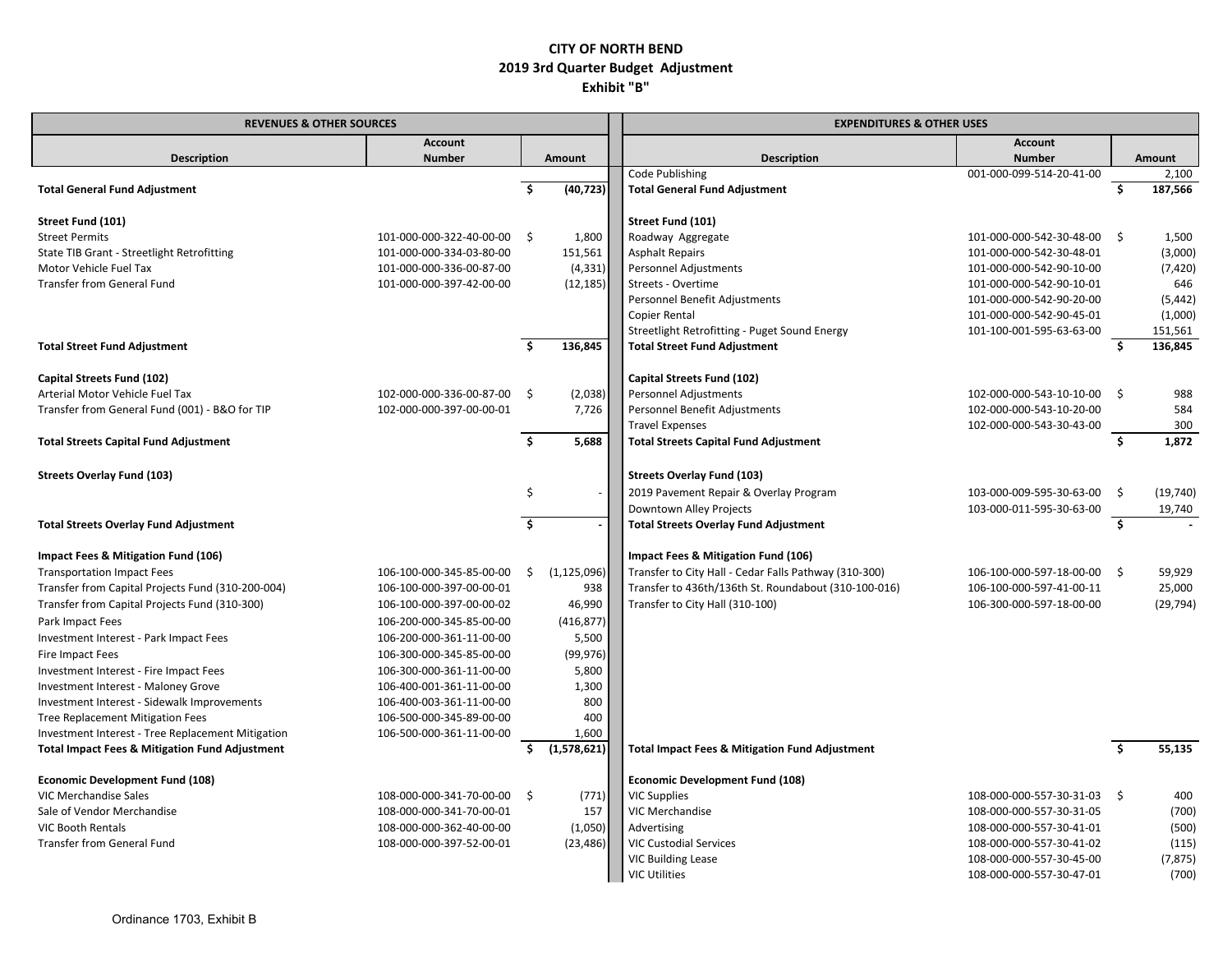| <b>REVENUES &amp; OTHER SOURCES</b>                          |                          |    |             | <b>EXPENDITURES &amp; OTHER USES</b>                           |                             |     |               |  |
|--------------------------------------------------------------|--------------------------|----|-------------|----------------------------------------------------------------|-----------------------------|-----|---------------|--|
|                                                              | <b>Account</b>           |    |             |                                                                | <b>Account</b>              |     |               |  |
| <b>Description</b>                                           | <b>Number</b>            |    | Amount      | <b>Description</b>                                             | <b>Number</b>               |     | Amount        |  |
|                                                              |                          |    |             | VIC - Personnel Adjustments                                    | 108-000-000-558-70-10-00    |     | (16, 015)     |  |
|                                                              |                          |    |             | VIC - Personnel Benefit Adjustments                            | 108-000-000-558-70-20-00    |     | (1,645)       |  |
|                                                              |                          |    |             | <b>Travel Expenses</b>                                         | 108-000-000-558-70-43-00    |     | (500)         |  |
|                                                              |                          |    |             | <b>VIC Merchant Fees</b>                                       | 108-000-000-558-70-49-00    |     | 2,200         |  |
|                                                              |                          |    |             | <b>Vendor Commissions</b>                                      | 108-000-000-558-70-49-04    |     | 300           |  |
| <b>Total Economic Development Fund Adjustment</b>            |                          | Ś  | (25, 150)   | <b>Total Economic Development Fund Adjustment</b>              |                             | Ŝ.  | (25, 150)     |  |
| Park Capital Improvement Fund (116)                          |                          |    |             | Park Capital Improvement Fund (116)                            |                             |     |               |  |
| Investment Interest                                          | 116-000-000-361-11-00-00 | Ŝ  | 500         |                                                                |                             | Ŝ.  |               |  |
| Investment Interest - KC Levy Proceeds                       | 116-100-000-361-11-00-00 |    | 1,300       |                                                                |                             |     |               |  |
| <b>Total Park Capital Improvement Fund Adjustment</b>        |                          | \$ | 1,800       | <b>Total Park Capital Improvement Fund Adjustment</b>          |                             | Ŝ.  |               |  |
| <b>Development Projects Fund (125)</b>                       |                          |    |             | <b>Development Projects Fund (125)</b>                         |                             |     |               |  |
|                                                              |                          | \$ |             | Developer Projects - Consultants                               | 125-000-000-559-30-41-00    | \$. | 149,500       |  |
|                                                              |                          |    |             | Developer Projects - Miscellaneous                             | 125-000-000-559-30-49-00    |     | 20,000        |  |
|                                                              |                          |    |             | Transfer to General Fund (001) - CED Staff Time                | 125-000-000-597-00-00-00    |     | 14,000        |  |
|                                                              |                          |    |             | Transfer to General Fund (001) - PW Staff Time                 | 125-000-000-597-00-00-01    |     | (50,000)      |  |
| <b>Total Developer Projects Fund Adjustment</b>              |                          | Ś  |             | <b>Total Developer Projects Fund Adjustment</b>                |                             | Ŝ.  | (16,000)      |  |
| <b>Transportation Benefit District Fund (190)</b>            |                          |    |             | <b>Transportation Benefit District Fund (190)</b>              |                             |     |               |  |
| TBD Sales Tax                                                | 190-000-000-313-21-00-00 | Ŝ. | 68,435      |                                                                |                             | Ś   |               |  |
| Investment Interest                                          | 190-000-000-361-11-00-00 |    | 12,400      |                                                                |                             |     |               |  |
| <b>Total Transportation Benefit District Fund Adjustment</b> |                          | Ŝ. | 80,835      | <b>Total Transportation Benefit District Adjustment</b>        |                             | Ŝ.  |               |  |
| 2011 Fire Station Bond Redemption Fund (216)                 |                          |    |             | 2011 Fire Station Bond Redemption Fund (216)                   |                             |     |               |  |
| Investment Interest                                          | 216-000-000-361-11-00-00 | \$ | 4,600       |                                                                |                             |     |               |  |
| Total 2011 Fire Station Bond Redemption Fund Adjustment      |                          | Ŝ. | 4.600       | <b>Total 2011 Fire Station Bond Redemption Fund Adjustment</b> |                             |     |               |  |
| 2015 LTGO (LOC) Bond Redemption Fund (219)                   |                          |    |             | 2015 LTGO (LOC) Bond Redemption Fund (219)                     |                             |     |               |  |
| Line of Credit Bond Proceeds                                 | 219-000-000-391-10-00-00 | -S | (2,830,242) | Line of Credit - Principal                                     | 219-000-000-591-35-71-00    | Ŝ.  | (2,830,242)   |  |
| 2019 LTGO Bond Proceeds                                      | 219-000-000-391-10-00-01 |    |             | Line of Credit - Interest                                      | 219-000-000-592-35-83-00    |     | (42, 692)     |  |
| <b>Transfer from Sewer Fund</b>                              | 219-000-000-397-00-00-00 |    | (2,870,434) | Line of Credit - Debt Servicing Costs                          | 219-000-000-592-35-89-00    |     | 2,500         |  |
|                                                              |                          |    |             | Transfer to Sewer Fund (402)                                   | 219-000-000-597-00-00-00    |     | (1,571,130)   |  |
|                                                              |                          |    |             | Transfer to Sewer Capital Fund (402-500)                       | 219-000-000-597-00-00-01    |     | (1, 259, 112) |  |
| Total 2015 LTGO (LOC) Bond Redemption Fund Adjustment        |                          |    | (5,700,676) | Total 2015 LTGO (LOC) Bond Redemption Fund Adjustment          |                             | Ś.  | (5,700,676)   |  |
| <b>Municipal Projects Fund (310)</b>                         |                          |    |             | <b>Municipal Projects Fund (310)</b>                           |                             |     |               |  |
| WDOT Grant - Downtown Plaza                                  | 310-100-004-333-20-00-00 | Ŝ. | 938         | Transfer to Transportation Impact Fees (106-100)               | 310-100-004-597-00-00-04 \$ |     | 938           |  |
| Transfer from Transportation Impact Fees (106-100)           | 310-100-016-397-00-00-00 |    | 25,000      | 436th Ave SE/136th St Roundabout ROW                           | 310-100-016-595-30-61-00    |     | 25,000        |  |
| Transfer from Capital Imp (REET) Fund (320)                  | 310-100-021-397-00-00-01 |    | 9,991       | Main Street Angle Parking                                      | 310-100-021-595-64-63-00    |     | 9,991         |  |
| Transfer from Capital Imp (REET) Fund (320)                  | 310-200-007-397-00-00-00 |    | (15, 941)   | EJ Roberts Playground Equipment Project                        | 310-200-007-594-76-63-01    |     | (15, 941)     |  |
| Si View MPD Contribution - Tollgate Trail                    | 310-200-010-337-00-00-00 |    | 41,645      | Downtown to Tollgate Trail Project - Design                    | 310-200-010-594-76-63-00    |     | 41,645        |  |
| Investment Interest                                          | 310-300-000-361-11-00-00 |    | 6,250       | Old City Hall Lease                                            | 310-300-000-594-18-62-04    |     | 7,650         |  |
| Transfer from Transportation Impact Fees (106-100)           | 310-300-000-397-00-00-02 |    | 59,929      | Transfer to Transportation Impact Fees (106-100)               | 310-300-000-597-00-00-00    |     | 46,990        |  |
| Transfer from Water Fund (401)                               | 310-300-000-397-00-00-05 |    | (42, 683)   |                                                                |                             |     |               |  |
| Transfer from Sewer Fund (402)                               | 310-300-000-397-00-00-06 |    | (56, 484)   |                                                                |                             |     |               |  |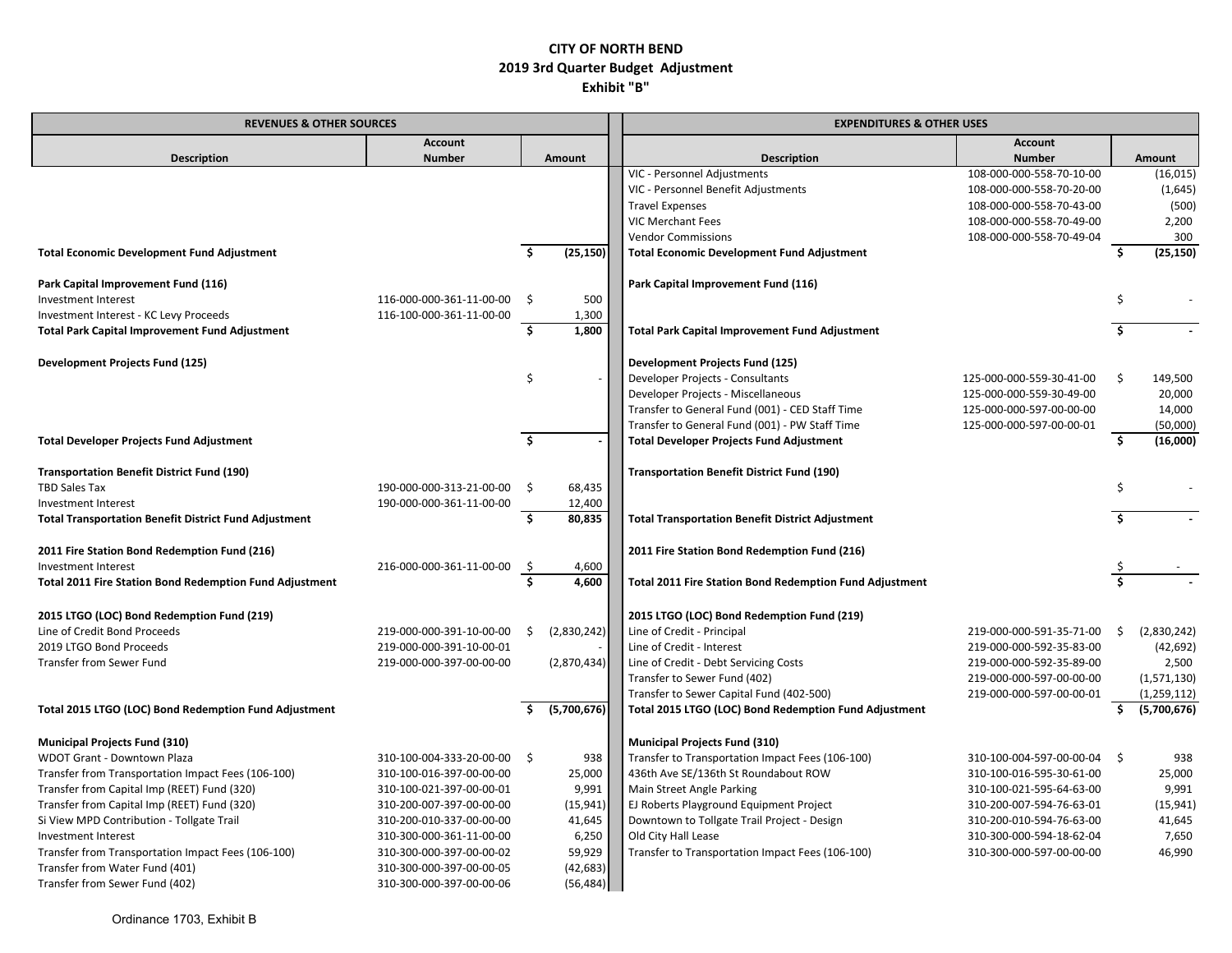| <b>REVENUES &amp; OTHER SOURCES</b>                                    |                          | <b>EXPENDITURES &amp; OTHER USES</b> |                |                                                             |                             |                         |             |
|------------------------------------------------------------------------|--------------------------|--------------------------------------|----------------|-------------------------------------------------------------|-----------------------------|-------------------------|-------------|
|                                                                        | <b>Account</b>           |                                      |                |                                                             | <b>Account</b>              |                         |             |
| <b>Description</b>                                                     | <b>Number</b>            |                                      | Amount         | <b>Description</b>                                          | <b>Number</b>               |                         | Amount      |
| Transfer from Storm Fund (404)                                         | 310-300-000-397-00-00-07 |                                      | 3,468          |                                                             |                             |                         |             |
| Transfer from Fire Impact Fees (106-300)                               | 310-300-000-397-00-00-08 |                                      | (29, 794)      |                                                             |                             |                         |             |
| Investment Interest<br><b>Total Municipal Projects Fund Adjustment</b> | 210-901-000-361-11-00-00 | \$.                                  | 1,050<br>3,369 | <b>Total Municipal Projects Fund Adjustment</b>             |                             | Ŝ.                      | 116,273     |
|                                                                        |                          |                                      |                |                                                             |                             |                         |             |
| Capital Improvements (REET) Fund (320)                                 |                          |                                      |                | Capital Improvements (REET) Fund (320)                      |                             |                         |             |
| Real Estate Excise Tax - Local 0.25%                                   | 320-000-000-318-34-00-00 | Ŝ.                                   | 113,500        | Trans to EJ Roberts Playground Equipment (310-200-007)      | 320-000-000-597-76-00-14 \$ |                         | (15, 941)   |
| Real Estate Excise Tax - Capital 0.25%                                 | 320-000-000-318-35-00-00 |                                      | 113,500        | Transfer to Main St Angle Parking (310-100-021)             | 320-000-000-597-95-00-12    |                         | 9,991       |
| Investment Interest                                                    | 320-000-000-361-11-00-00 |                                      | 15,850         |                                                             |                             |                         |             |
| <b>Total Capital Improvements (REET) Fund Adjustment</b>               |                          | Ś.                                   | 242,850        | <b>Total Capital Improvements (REET) Fund Adjustment</b>    |                             | $\overline{\mathsf{s}}$ | (5,950)     |
| Water Operations & Capital Fund (401)                                  |                          |                                      |                | Water Operations & Capital Fund (401)                       |                             |                         |             |
| Investment Interest                                                    | 401-500-000-361-11-00-00 | - \$                                 | 5,500          | Water Operations - Overtime                                 | 401-000-000-534-10-10-02 \$ |                         | 15,525      |
| <b>Water Capital Facility Charges</b>                                  | 401-500-000-367-00-00-00 |                                      | (619, 842)     | <b>Cellular Communications</b>                              | 401-000-000-534-10-42-01    |                         | 1,550       |
|                                                                        |                          |                                      |                | Professional Services - Water Rights                        | 401-000-000-534-20-41-03    |                         | 27,506      |
|                                                                        |                          |                                      |                | Water System Modeling Update                                | 401-000-000-534-20-41-09    |                         | (57, 336)   |
|                                                                        |                          |                                      |                | SPU Mitigation Water Purchase                               | 401-000-000-534-80-47-01    |                         | 80,000      |
|                                                                        |                          |                                      |                | Repair & Maintenance - Telemetry                            | 401-000-000-534-80-48-01    |                         | 3,146       |
|                                                                        |                          |                                      |                | SRF Loan - CT Piping - Principal                            | 401-000-000-594-34-78-01    |                         | 45          |
|                                                                        |                          |                                      |                | Transfer to City Hall (310-300)                             | 401-000-000-597-00-00-02    |                         | (77, 357)   |
|                                                                        |                          |                                      |                | 2010 Bond Defeasance                                        | 401-000-000-599-34-74-00    |                         | 23,631      |
|                                                                        |                          |                                      |                | 412th Water Main Replacement ROW                            | 401-200-004-594-34-61-00    |                         | 3,192       |
|                                                                        |                          |                                      |                | 412th Water Main Replacement Project                        | 401-200-004-594-34-63-00    |                         | 29,083      |
|                                                                        |                          |                                      |                | Mt Si Springs Pump Replacement Project                      | 401-200-005-594-34-63-00    |                         | (23, 136)   |
|                                                                        |                          |                                      |                | Water Service Replacement - Mt. Si Blvd.                    | 401-200-008-594-34-63-00    |                         | 23,969      |
|                                                                        |                          |                                      |                | SPU Mitigation Water Facility Charge                        | 401-500-000-534-80-47-01    |                         | 9,517       |
|                                                                        |                          |                                      |                | PWTF Loan - Water Rights - Interest                         | 401-500-000-592-34-83-00    |                         | 100         |
|                                                                        |                          |                                      |                | Sallal Mitigation Intertie                                  | 401-500-006-594-34-63-00    |                         | (84, 190)   |
| <b>Total Water Operations &amp; Capital Fund Adjustment</b>            |                          | Ŝ.                                   | (614, 342)     | <b>Total Water Operations &amp; Capital Fund Adjustment</b> |                             | Ś.                      | (24, 755)   |
| Sewer Operations & Capital Fund (402)                                  |                          |                                      |                | Sewer Operations & Capital Fund (402)                       |                             |                         |             |
| Investment Interest                                                    | 402-000-000-361-11-00-00 | \$                                   | 20,300         | Meadowbrook Sewer ULID Restricted Appraisal                 | 402-000-000-535-10-41-10 \$ |                         | 1,000       |
| Transfer from 2016 LTGO (LOC) Bond Fund (219)                          | 402-000-000-397-00-00-00 |                                      | (1,571,130)    | <b>Cellular Communications</b>                              | 402-000-000-535-10-42-01    |                         | 710         |
| Investment Interest                                                    | 402-500-000-361-11-00-00 |                                      | 54,700         | Dues/Memberships/Miscellaneous                              | 402-000-000-535-10-49-00    |                         | 2,500       |
| Sewer Capital Facility Charges                                         | 402-500-000-367-00-00-00 |                                      | (938,068)      | Other Contracted Services - Invoice Cloud                   | 402-000-000-535-10-49-02    |                         | 700         |
| Transfer from 2016 LTGO (LOC) Bond Fund (219)                          | 402-500-000-397-00-00-00 |                                      | (1, 259, 112)  | Small Tools & Equipment                                     | 402-000-000-535-80-35-00    |                         | 2,700       |
|                                                                        |                          |                                      |                | <b>WWTP Repair Supplies</b>                                 | 402-000-000-535-80-35-01    |                         | 20,000      |
|                                                                        |                          |                                      |                | <b>Emergency Centrifuge Repairs</b>                         | 402-000-000-535-80-48-00    |                         | 45,000      |
|                                                                        |                          |                                      |                | <b>Telemetry Equipment Support</b>                          | 402-000-000-535-80-48-01    |                         | 1,394       |
|                                                                        |                          |                                      |                | 2019 Bond Issuance Fees                                     | 402-000-000-592-35-89-01    |                         | 24,309      |
|                                                                        |                          |                                      |                | Transfer to LOC Bond Fund (219)                             | 402-000-000-597-00-00-00    |                         | (1,539,624) |
|                                                                        |                          |                                      |                | Transfer to City Hall (310-300)                             | 402-000-000-597-00-00-03    |                         | (56, 484)   |
|                                                                        |                          |                                      |                | 2010 Bond Defeasance                                        | 402-000-000-599-35-74-01    |                         | 59,129      |
|                                                                        |                          |                                      |                | <b>WWTP Critical Improvements</b>                           | 402-100-000-594-35-63-00    |                         | (462, 970)  |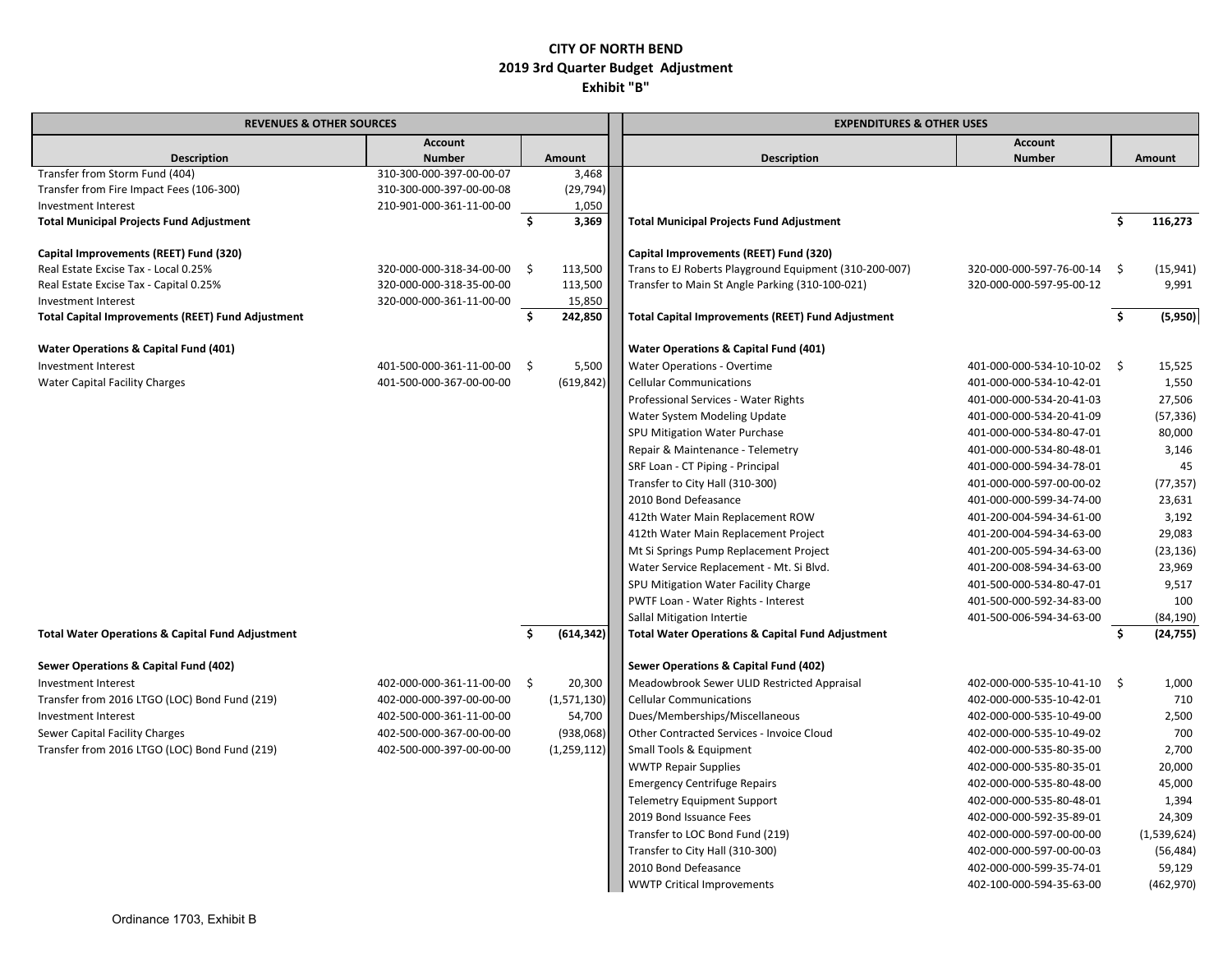| <b>REVENUES &amp; OTHER SOURCES</b>                                 |                          |         |                  | <b>EXPENDITURES &amp; OTHER USES</b>                        |                             |      |               |  |
|---------------------------------------------------------------------|--------------------------|---------|------------------|-------------------------------------------------------------|-----------------------------|------|---------------|--|
|                                                                     | <b>Account</b>           |         |                  |                                                             | <b>Account</b>              |      |               |  |
| <b>Description</b>                                                  | <b>Number</b>            |         | Amount           | <b>Description</b>                                          | <b>Number</b>               |      | <b>Amount</b> |  |
|                                                                     |                          |         |                  | WWTP High Priority Projects - Phase 1 - Design              | 402-100-000-594-35-63-07    |      | (1,427,770)   |  |
|                                                                     |                          |         |                  | WWTP High Priority Projects - Phase 1 - Construction        | 402-100-000-594-35-63-08    |      | 1,670,334     |  |
|                                                                     |                          |         |                  | <b>WWTP Tier II Antidegradation Analysis</b>                | 402-100-000-594-35-63-10    |      | 2,279         |  |
|                                                                     |                          |         |                  | Sewer Expansion Excise Tax                                  | 402-500-000-535-80-44-00    |      | 3,000         |  |
|                                                                     |                          |         |                  | WWTP High Priority Projects - Phase 1 - Design              | 402-500-000-594-35-63-07    |      | (4,704,737)   |  |
|                                                                     |                          |         |                  | WWTP Tier II Antidegradation Analysis                       | 402-500-000-594-35-63-10    |      | 11,127        |  |
|                                                                     |                          |         |                  | Transfer to LOC Bond Fund (219)                             | 402-500-000-597-00-00-00    |      | (1,330,810)   |  |
|                                                                     |                          |         |                  | 2019 Bond Issuance Fees                                     | 402-500-006-592-35-89-00    |      | 88,906        |  |
|                                                                     |                          |         |                  | <b>WWTP Critical Improvements</b>                           | 402-500-006-594-35-63-00    |      | (1, 427)      |  |
|                                                                     |                          |         |                  | Oxidation Ditch Brush Rotor Repair                          | 402-500-006-594-35-63-05    |      | 1,740         |  |
|                                                                     |                          |         |                  | Oxidation Ditch Brush Rotor Repair                          | 402-500-006-594-35-63-05    |      | 1,740         |  |
|                                                                     |                          |         |                  | WWTP High Priority Projects - Phase 1 - Construction        | 402-500-006-594-35-63-08    |      | 5,825,926     |  |
| <b>Total Sewer Operations &amp; Capital Fund Adjustment</b>         |                          | Ŝ.      | (3,693,310)      | <b>Total Sewer Operations &amp; Capital Fund Adjustment</b> |                             | Ŝ.   | (1,761,328)   |  |
| <b>Storm Operations &amp; Capital Fund (404)</b>                    |                          |         |                  | <b>Storm Operations &amp; Capital Fund (404)</b>            |                             |      |               |  |
| Investment Interest                                                 | 404-000-000-361-11-00-00 | S.      | 10,400           | <b>Education &amp; Training</b>                             | 404-000-000-531-31-49-01    |      | 4,750         |  |
| Investment Interest                                                 | 404-500-000-361-11-00-00 |         | 8,600            | Vactor Truck Extended Warranty                              | 404-000-000-594-31-64-12    |      | 1,431         |  |
| <b>Storm Capital Facility Charges</b>                               | 404-500-000-367-00-00-00 |         | (39, 914)        | 2010 Bond Defeasance                                        | 404-000-000-599-31-74-01    |      | 11,157        |  |
|                                                                     |                          |         |                  | Transfer to City Hall (310-300)                             | 404-500-000-597-00-00-00    |      | 3,468         |  |
| <b>Total Storm Operations &amp; Capital Fund Adjustment</b>         |                          | Ś.      | (20, 914)        | <b>Total Storm Operations &amp; Capital Fund Adjustment</b> |                             | Ś.   | 20,806        |  |
|                                                                     |                          |         |                  |                                                             |                             |      |               |  |
| Flood Operations Fund (404-100)                                     |                          |         |                  | Flood Operations Fund (404-100)                             |                             |      |               |  |
| Flood Plain Development Permit                                      | 404-100-000-322-90-00-00 | - \$    | (2, 350)         | <b>Operating Supplies</b>                                   | 404-100-000-531-91-31-00 \$ |      | 200           |  |
| Investment Interest                                                 | 404-100-000-361-11-00-00 |         | 5,200            | Repair & Maintenance                                        | 404-100-000-531-91-48-00    |      | 1,900         |  |
|                                                                     |                          |         |                  | Other Contracted Services - Invoice Cloud                   | 404-100-000-531-91-49-01    |      | 300           |  |
| <b>Total Flood Operations Fund Adjustment</b>                       |                          | Ś.      | 2,850            | <b>Total Flood Operations Fund Adjustment</b>               |                             | Ŝ.   | 2,400         |  |
| Solid Waste & Recycling Operations Fund (405)                       |                          |         |                  | Solid Waste & Recycling Operations Fund (405)               |                             |      |               |  |
| WA DOE Cleanup Day Grant                                            | 405-000-000-334-03-10-00 | - \$    | 4,614            | Personnel Benefit Adjustments                               | 405-000-000-537-10-20-00    | - \$ | 1,904         |  |
| King County Cleanup Day Grant                                       | 405-000-000-337-07-02-00 |         | (6,900)          | Solid Waste Contract Service                                | 405-000-000-537-6047-00     |      | 500           |  |
| Investment Interest                                                 | 405-000-000-361-11-00-00 |         | 3,240            | <b>Recycling Activity</b>                                   | 405-000-000-537-80-41-00    |      | 1,500         |  |
| <b>Total Solid Waste &amp; Recycling Operations Fund Adjustment</b> |                          | Ś.      | 954              | Total Solid Waste & Recycling Operations Fund Adjustment    |                             | Ś.   | 3,904         |  |
|                                                                     |                          |         |                  |                                                             |                             |      |               |  |
| ULID #6 Bond Redemption Fund (451)                                  |                          |         |                  | ULID #6 Bond Redemption Fund (451)                          |                             |      |               |  |
| <b>Investment Interest</b>                                          | 451-000-000-361-11-00-00 | - Ś     | 14,400           | ULID #6 Account Servicing Fees                              | 451-000-000-592-35-89-00    | - \$ | 5,000         |  |
|                                                                     |                          |         |                  | 2012 Bond Defeasance                                        | 451-000-000-593-35-74-00    |      | 3,023,031     |  |
|                                                                     |                          |         |                  | 2010 Bond Defeasance                                        | 451-000-000-599-35-74-01    |      | 436,937       |  |
|                                                                     |                          |         |                  | 2010 Bond Defeasance Fees                                   | 451-000-000-599-35-89-01    |      | 2,350         |  |
| Total ULID #6 Bond Redemption Fund Adjustment                       |                          |         | 14,400           | Total ULID #6 Bond Redemption Fund Adjustment               |                             | Ŝ.   | 3,467,318     |  |
|                                                                     |                          |         |                  |                                                             |                             |      |               |  |
| ULID #6 Bond Reserve Fund (452)<br>Investment Interest              | 452-000-000-361-11-00-00 |         |                  | ULID #6 Bond Reserve Fund (452)                             |                             |      |               |  |
| Total ULID #6 Bond Reserve Fund Adjustment                          |                          | S<br>Ŝ. | 13,500<br>13,500 | Total ULID #6 Bond Reserve Fund Adjustment                  |                             |      |               |  |
|                                                                     |                          |         |                  |                                                             |                             |      |               |  |
|                                                                     |                          |         |                  |                                                             |                             |      |               |  |